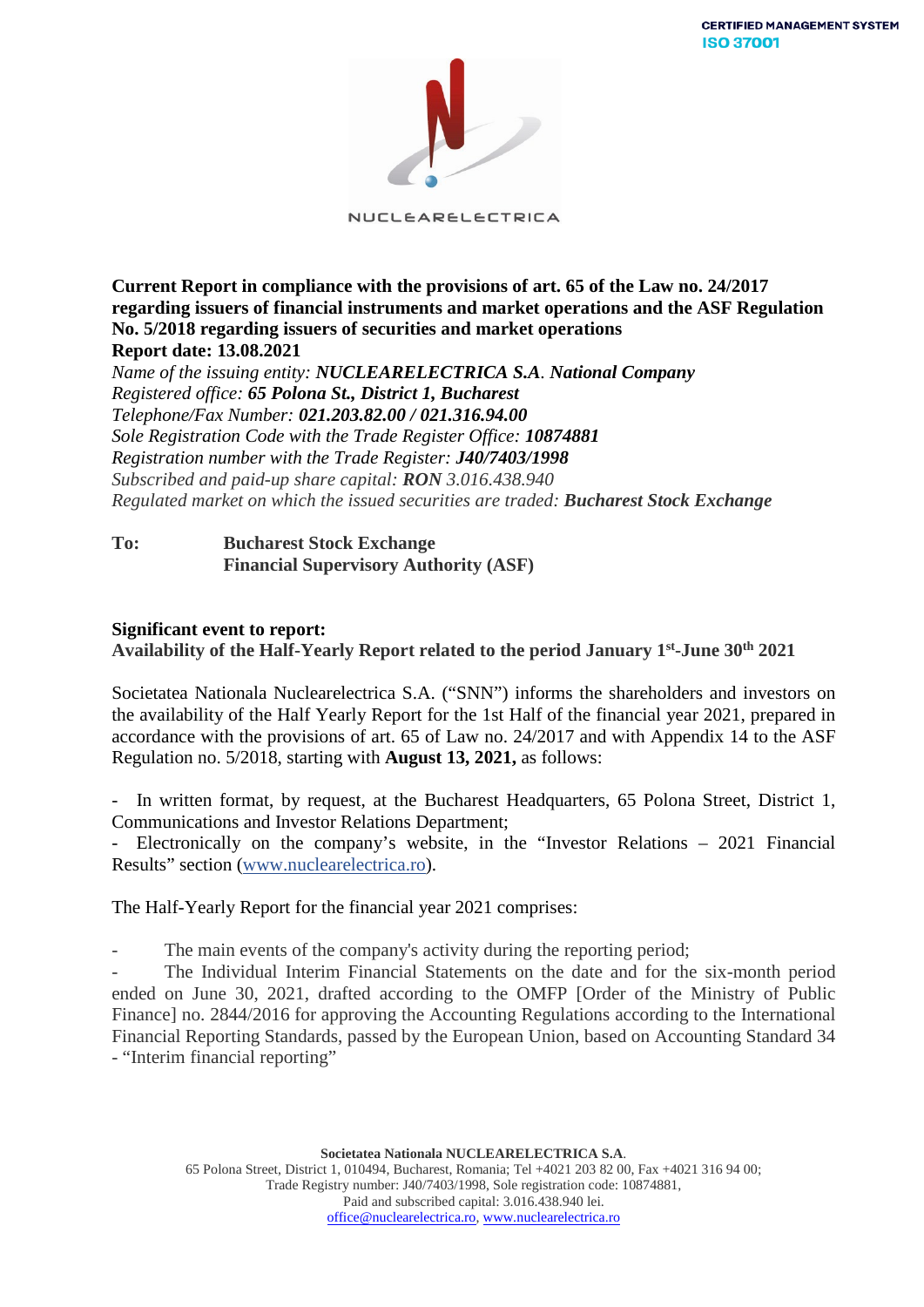The Consolidated Interim Financial Statements on the date and for the six-month period ended on June 30, 2021, drafted according to the OMFP no. 2844/2016 for approving the Accounting Regulations according to the International Financial Reporting Standards, passed by the European Union, based on Accounting Standard 34 - "Interim financial reporting"

The Half-year report of the Board of Directors on the administration activity for period January 1 – June 30, 2021.

#### **The main results**

#### **1. The financial results of the period**

During the period of 6 months that ended on June 30, 2021, SNN recorded a net profit of 385,393 thousand lei, 12.3% higher than in the similar period of last year. The operation result (EBIT) has registered an increase of 17.1%, and EBITDA an increase of 9.9% compared to the same period of last year.

| Indicator<br>[thousand RON]                               | 6-month period<br>ended on June 30,<br>2021<br>(reviewed) | 6-month period<br>ended on<br>June 30, 2020<br>(reviewed) | <b>Variation</b> |
|-----------------------------------------------------------|-----------------------------------------------------------|-----------------------------------------------------------|------------------|
| <b>Production (GWh)*</b>                                  | 4,890                                                     | 5,499                                                     | $(11.1\%)$       |
| Operating revenues, of which:                             | 1,382,537                                                 | 1,182,985                                                 | 16.9%            |
| Revenues from the sale of electricity**                   | 1,339,580                                                 | 1,157,519                                                 | 15.7%            |
| Operating expenses, less depreciation<br>and amortization | (649,746)                                                 | (516, 121)                                                | 25.9%            |
| <b>EBITDA</b>                                             | 732,791                                                   | 666,864                                                   | 9.9%             |
| Impairment and depreciation                               | (277, 642)                                                | (278, 255)                                                | $(0.2\%)$        |
| <b>EBIT</b>                                               | 455,149                                                   | 388,609                                                   | 17.1%            |
| Net financial result                                      | 9,327                                                     | 24,609                                                    | $(62.1\%)$       |
| Net income tax expense                                    | (79,083)                                                  | (69,996)                                                  | 13.0%            |
| Net profit                                                | 385,393                                                   | 343,222                                                   | 12.3%            |

*\*Electricity produced and delivered by Cernavoda NPP in the National Energy System.*

*\*\*Including revenues from the sale of thermal energy, insignificant in the total revenues.*

**Operating profit** (EBITDA) increased by 9.9% as compared to the same period of the previous year, mainly following the increase of operating revenues by 16.9%, influenced by the increase by 15.7% of the revenues from the sale of electricity.

**Operating revenues** increased by 16.9%. This increase was driven by the increase by 21.2% of the weighted average price of the electricity sold in the 1st half-year of 2021, as compared to the weighted average price from the same period of 2020, considering the sale of a total quantity of electricity that was lower by 4.6%.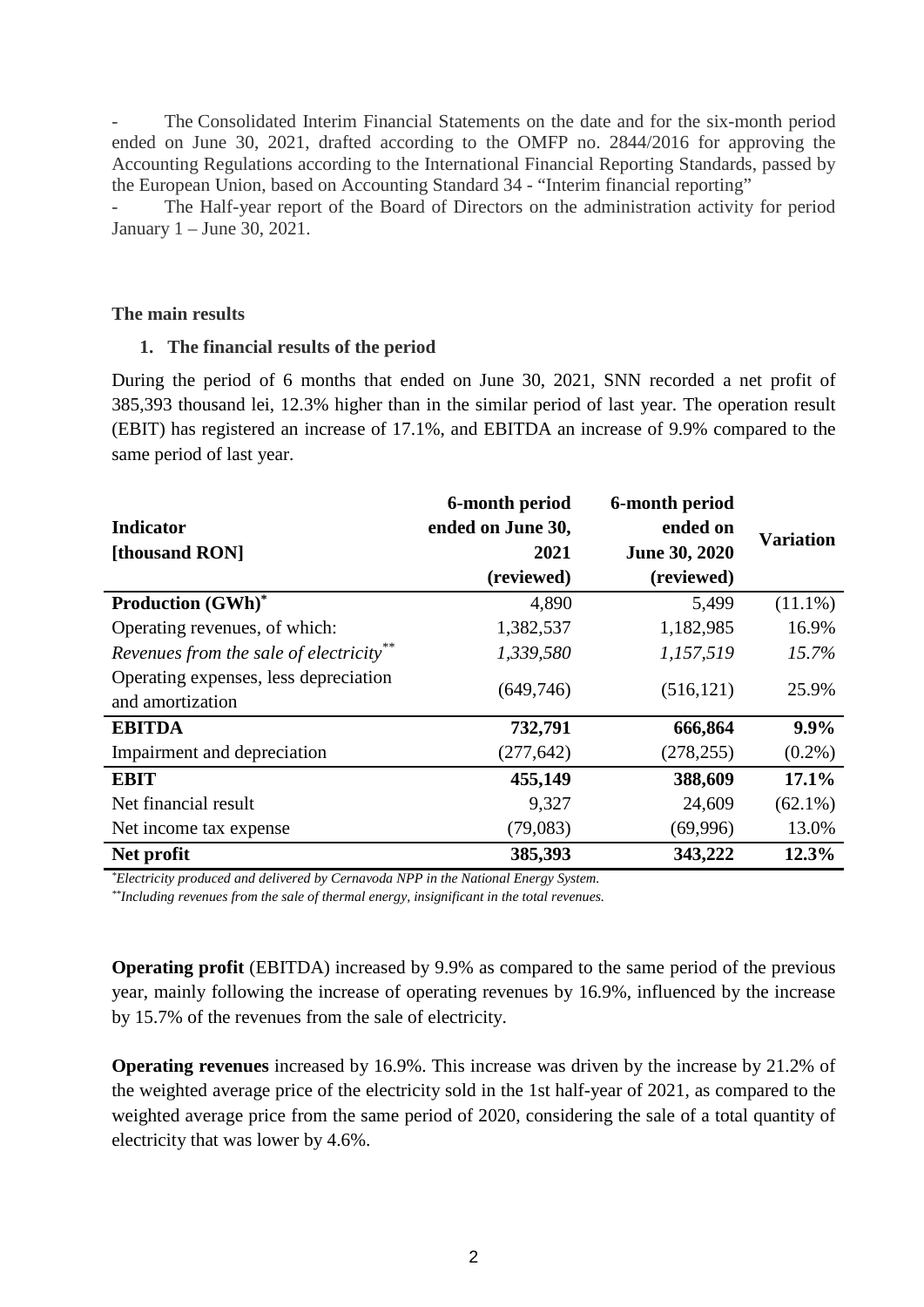Starting with 2021, ANRE no longer established delivery obligations for manufacturers on the regulated market. The contracts concluded by SNN on the regulated market for the second half of 2020 have delivery in CET hours; the last delivery time in 2020 being the first in January 2021 (361 MWh, regulated price amounting to 182.63 RON/MWh (price without  $T_g$ )).

As compared to the same period of the previous year, the quantity of electricity sold on the competition market of bilateral contracts increased by 90%, given that the average sale price on this market was 8.5% lower (price without Tg). The quantity of electricity sold by SNN on the spot market (PZU and PI) in the first half-year of 2021 decreased by 58%, given that the average sale price on this market that was 88% higher (price without Tg).

**Operating expenses, minus impairment and amortization** increased by 25.9% in the first half-year of 2021, compared to the same period of 2020. This evolution was caused by the increase of expenses with purchased electricity, repair and maintenance expenses, other operating expenses, expenses with nuclear fuel and expenses with spare parts, partially compensated by the decrease of expenses with personnel and expenses with the transportation of electricity.

The **financial result** (net financial revenues) decreased by 62.1%, and negatively influenced the net result. The main currencies to which there are exposures are EUR and CAD.

The increase of **net profit tax expense** decreased the positive influence of the other elements. This increase was caused by the increase of the taxable profit calculated for the first half-year of 2021 compared to the one calculated for the first half-year of 2020.

| Sales by types                                                                                          | <b>Quantities</b><br>in MWh | $\frac{0}{0}$<br>of total<br>sales | Average<br>price<br>[Ron/MWh<br>with Tg<br>included] | <b>Revenues</b><br>from sales<br>[RON] |
|---------------------------------------------------------------------------------------------------------|-----------------------------|------------------------------------|------------------------------------------------------|----------------------------------------|
| Sales on the regulated market <sup>*</sup>                                                              | 361                         | 0.01%                              | 183.93                                               | 66,347                                 |
| Sales on the competitive market<br>(bilateral contracts and PZU and PI<br>contracts), out of which:     | 5,278,027                   | 99.73%                             | 253.61                                               | 1,338,546,940                          |
| $-$ Sales on PCCB $-$ LE, PCCB $-$ LE<br>$Flex, PCCB - NC, PC - OTC contracts$<br>and supply agreements | 4,391,212                   | 82.97%                             | 246.34                                               | 1,081,729,596                          |
| - PZU and PI sales                                                                                      | 886,815                     | 16.76%                             | 289.60                                               | 256,817,344                            |
| PE positive imbalances on PE <sup>**</sup>                                                              | 13,824                      | 0.26%                              | 203.88                                               | 2,818,466                              |
| Total sales in the first half-year of                                                                   | 5,292,212                   | 100%                               | 253.47                                               | 1,341,431,753                          |

# **2. Electricity sales (quantities, prices and values) in the first half of 2021**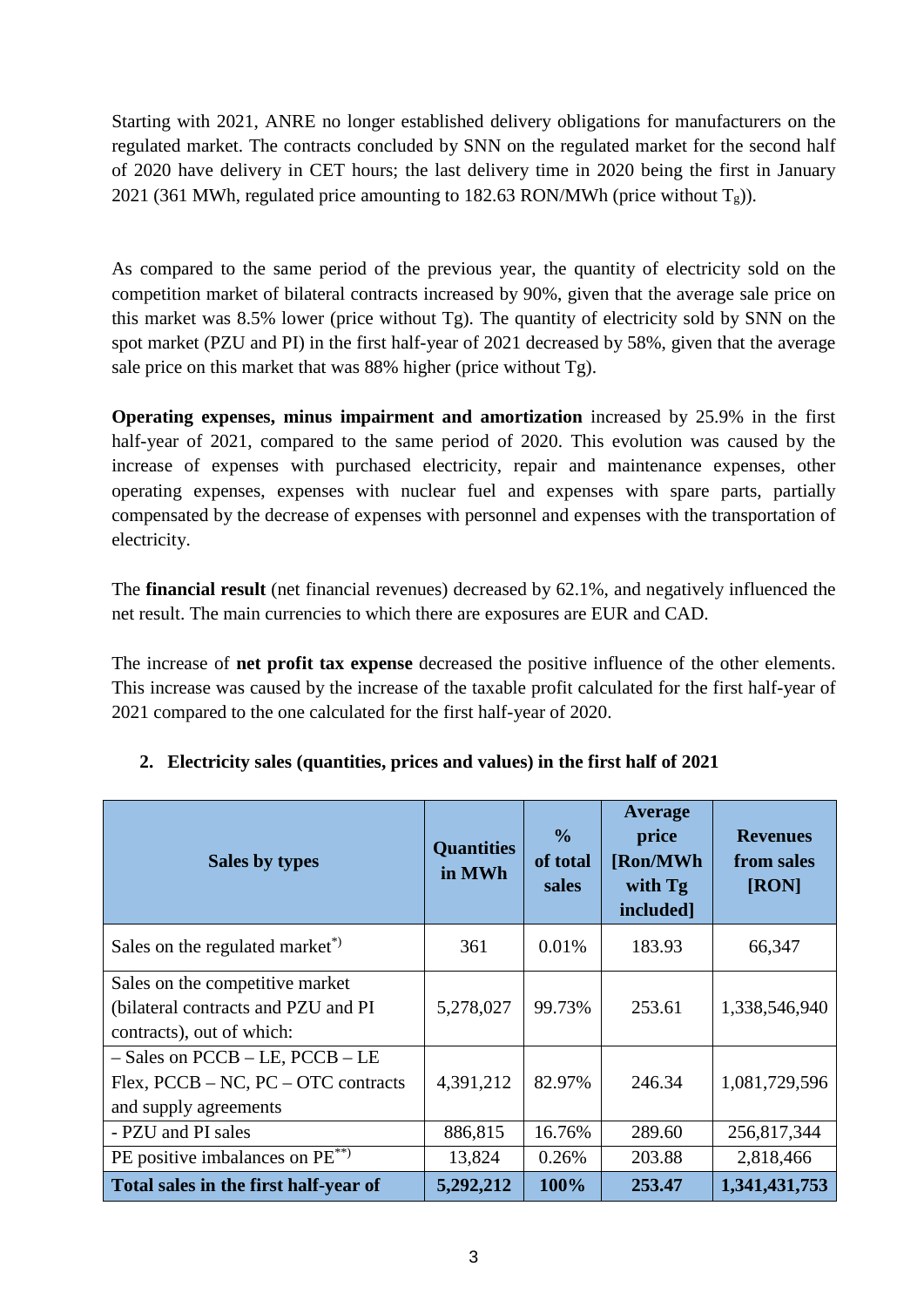| 2021                               |        |  |     |
|------------------------------------|--------|--|-----|
| $\sim$ $\sim$ $\sim$ $\sim$ $\sim$ | .<br>. |  | ___ |

*\*) NB: Starting with 2021, ANRE no longer established delivery obligations for manufacturers on the regulated market. The contracts concluded on the regulated market for the second half of 2020 have delivery in CET hours; the last delivery time in 2020 being the first in January 2021 (361 MWh, regulated price amounting to RON 183.93/MWh (including Tg)). \*\*) NB: RON 43,857 of the value presented represents revenues redistributed in January 2021 resulted from the balancing of the system, based on the application of ANRE Order no. 76/2017 and ANRE Order no. 61/2020.*

**The electricity quantity sold on the regulated market**, based on contracts, on the spot market (PZU and PI) and on PE is 5,292,212 MWh, 8.4% higher than the sales program, of 4,881,951 MWh (sized on the production estimate, without estimating unplanned outages) and 4.6% less than the electricity quantity sold in the first half-year of 2020.

The difference between the electricity sold by the Company and the electricity produced and delivered by CNE Cernavoda (402.5 thousand MWh) is represented by the electricity purchased for the full coverage of the contractual obligations, an electricity quantity that was purchased 92% from the spot market, 6% on PE and the rest by term contracts.

The revenues obtained from the electricity market related to electricity deliveries in the first halfyear of 2021 are 1,341,431,753 lei (out of which 43,857 lei represents redistributed revenues resulted from balancing the system), 5.4% higher than the budget revenues for the first half-year of 2021, and 15.6% higher than the results from the first half-year of 2020.

**The average weighted sale price**, for the electricity quantities sold (without the regulated market and PE), resulted in the first half-year of 2021, is of **253.61 RON/MWh** (including Tg). For comparison, the weighted average price of all the transactions performed on the markets on which SNN operated in the first half-year of 2021 (PCCB – LE, PCCB – LE flex, PCCB – NC, PC – OTC, PZU and PI), calculated according to the values published by OPCOM in the monthly market reports, is 265.23 RON/MWh. In the first half-year of 2020, the average weighted sale price, for the energy quantities sold (without the regulated market and PE) was 214.36 lei/MWh (including  $T_g$ ).

**The electricity quantities sold on the competitive market** of bilateral contracts represented in the first half-year of 2021 a percentage rate of 82.97% out of the total volume of the sold electricity, compared to a percentage rate of 41.7% recorded in the first half-year of 2020. The average sale price for bilateral contracts in this period was 246.34 RON/MWh ( $T_g$  included), a decrease of 8.5% compared to the average price recorded in the first half-year of 2020, of 269.27 RON/MWh  $(T<sub>g</sub>$  included); given that the value of the transportation fee for introducing electricity in the network  $T_g$  has remained unmodified since January 2020 (1.30 RON/MWh according to ANRE Order no. 218/11.12.2019).

**On the spot market (PZU and PI)**, in the 1st half-year of 2021, a quantity of electricity representing 16.76% of the total sale volumes was sold, as compared to the percentage share of 38.4% recorded in the 1st half-year of 2020. The average energy selling price on the spot market